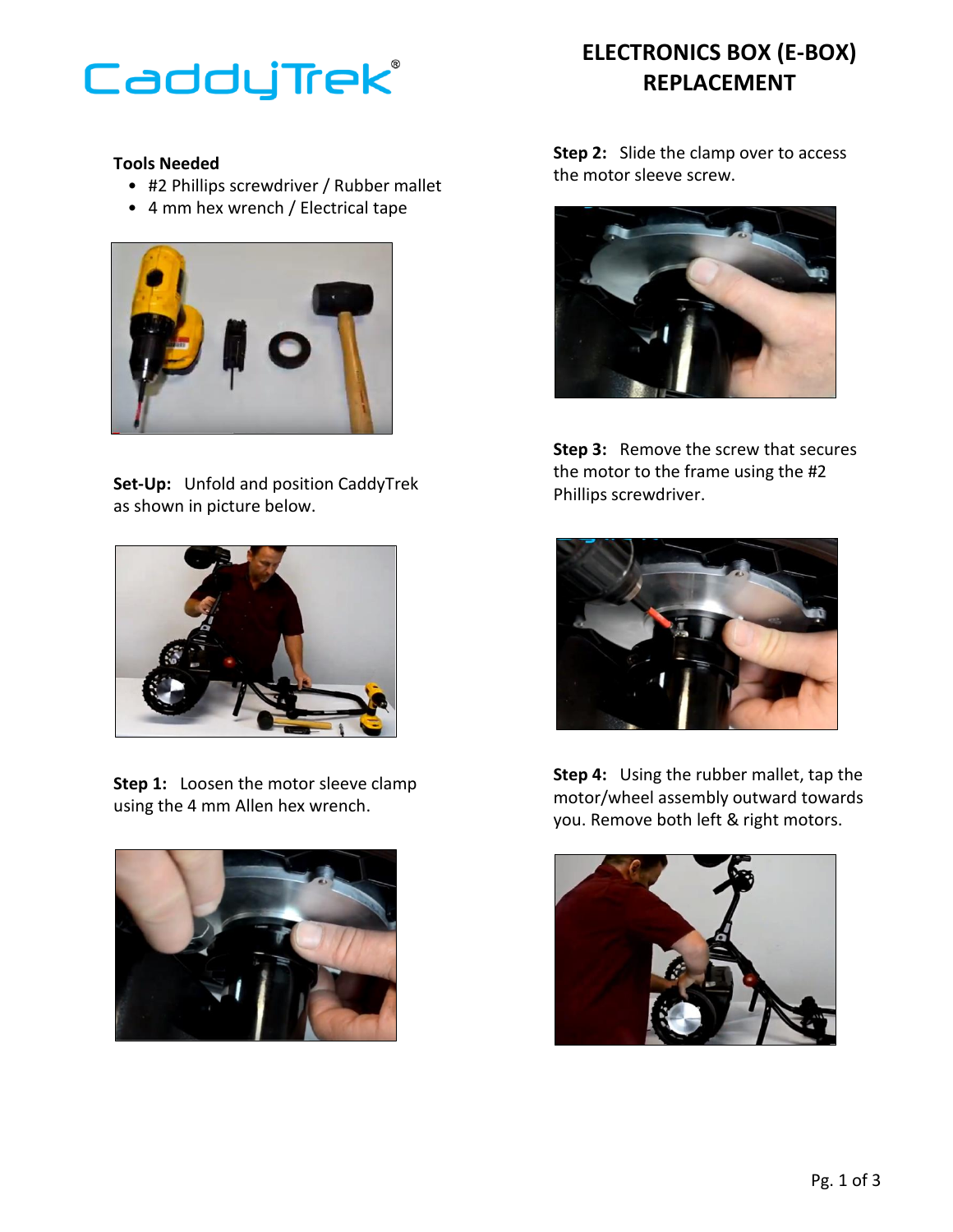**Step 5:** Disconnect the motor wires by pulling them apart.



**Step 6:** Unscrew both sensors from e-box.



**Step 7:** Use the screwdriver to unscrew the eight (8) screws from the E-Box mounts.



**Step 8:** Pull motor wires through frame. Remove E-Box and set aside.



**Step 9:** Lay towel or cushion down to prevent scratches. Install new E-Box.



**Step 10:** Push motor wires through frame. Left motor goes to white marker & right motor goes to black marker.



**Step 11:** Note: The rubber seal will fit over hole and frame.



**Step 12:** Screw sensors back onto the E-Box.